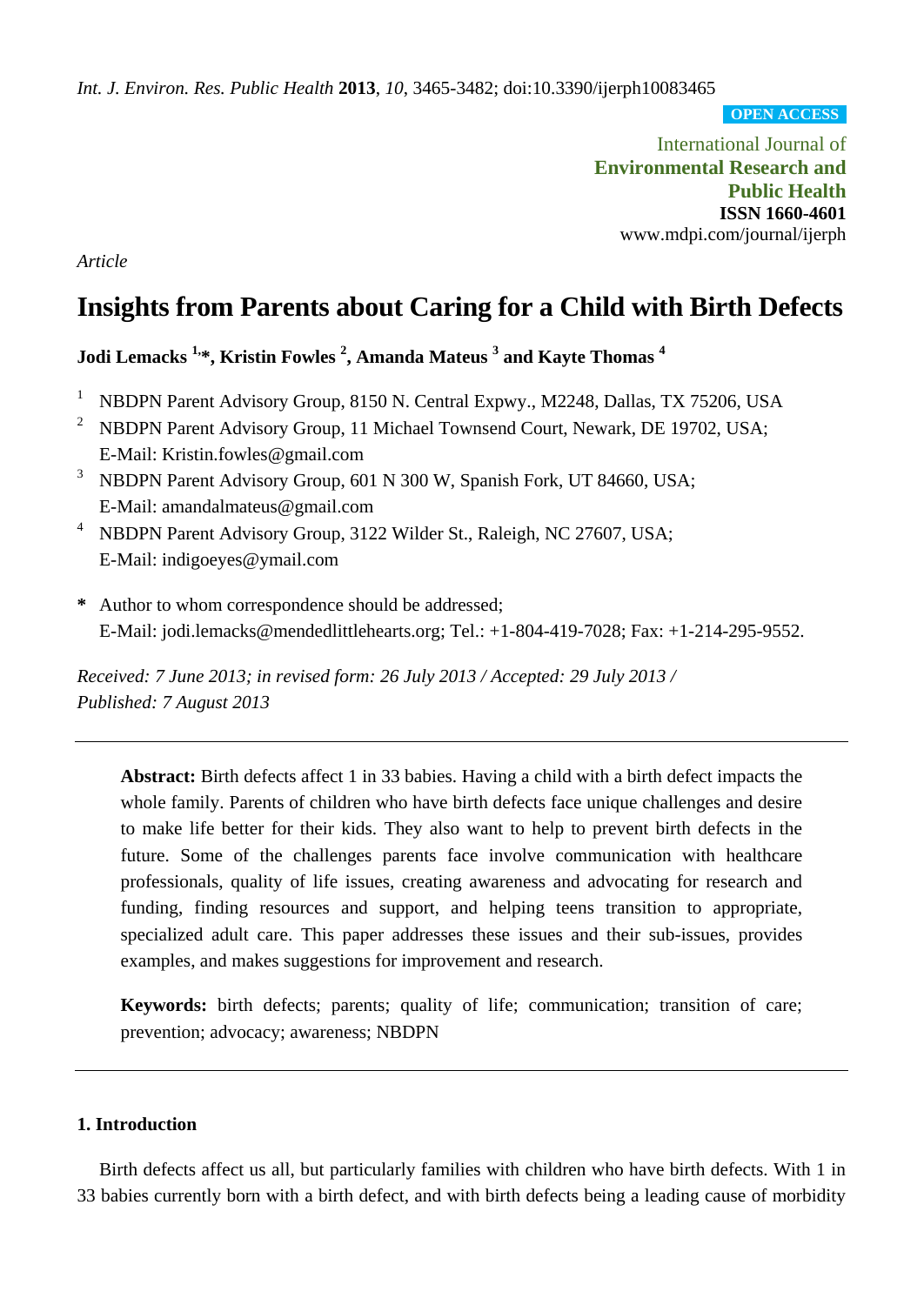and mortality in children, there are issues that need to be addressed to help all families be healthier and happier [1]. First, parents need others to be aware of the impact of birth defects and how they affect quality of life within families and in the children. Second, parents would like better communication from and with healthcare professionals so that they are better able to care for their child. Third, prevention of birth defects is not only essential for the health of future generations, but also to prevent some of the co-morbidities that come with the birth defects. Parents can be extremely helpful in awareness and funding for prevention, but they need to be connected with a common cause. Finally, every parent wants their child to reach adulthood and then move on to old age, but because many children, until recently, did not survive to adulthood, the resources to help parents and teens make this transition are often not available. Parents need these resources to ensure their children get adequate, and sometimes life-saving, care throughout their life cycle. As parents of children with birth defects, the purpose of this article is to share our thoughts and experiences with other parents, researchers and health care providers. Our hope is to address four main themes common with the majority, and even perhaps all of birth defects, issues within these themes, and include many suggestions as to how to best care for these patients and their families.

## **2. Quality of Life**

One of the most devastating, life-changing events for parents is finding out their child has a birth defect. What they do with this news depends on many factors: it depends on the knowledge, attitude, and style of communication of the provider giving the diagnosis; it depends on the information they are given after diagnosis and whether they are connected to the appropriate services and support groups; and, it is affected by personal beliefs, culture, education level, and support available to the parents.

# *2.1. During Pregnancy (Prenatal)*

The first thing most parents want to know about their unborn baby is whether the baby is healthy. When parents learn about a baby's birth defect in the prenatal period, they are often devastated. They may become so preoccupied with their baby's medical condition and medical visits that they cannot enjoy their pregnancy. Some mothers even forgo baby showers and other celebrations because they feel somehow undeserving or fearful of the post-natal outcomes. For these parents, taking the time to relax and feel "normal" can help to relieve stress, but it is often very difficult. They wonder what their life will be like with a baby who has a birth defect—many times a birth defect they have never heard of or seen. Images of their baby sick and dying, which may be a reality, haunt the rest of the pregnancy. Parents are often faced with many tough decisions during this time, and they need reliable and accurate information. Compassion, caring and connecting others who have traveled a similar path may also help parents immensely during this time [2,3].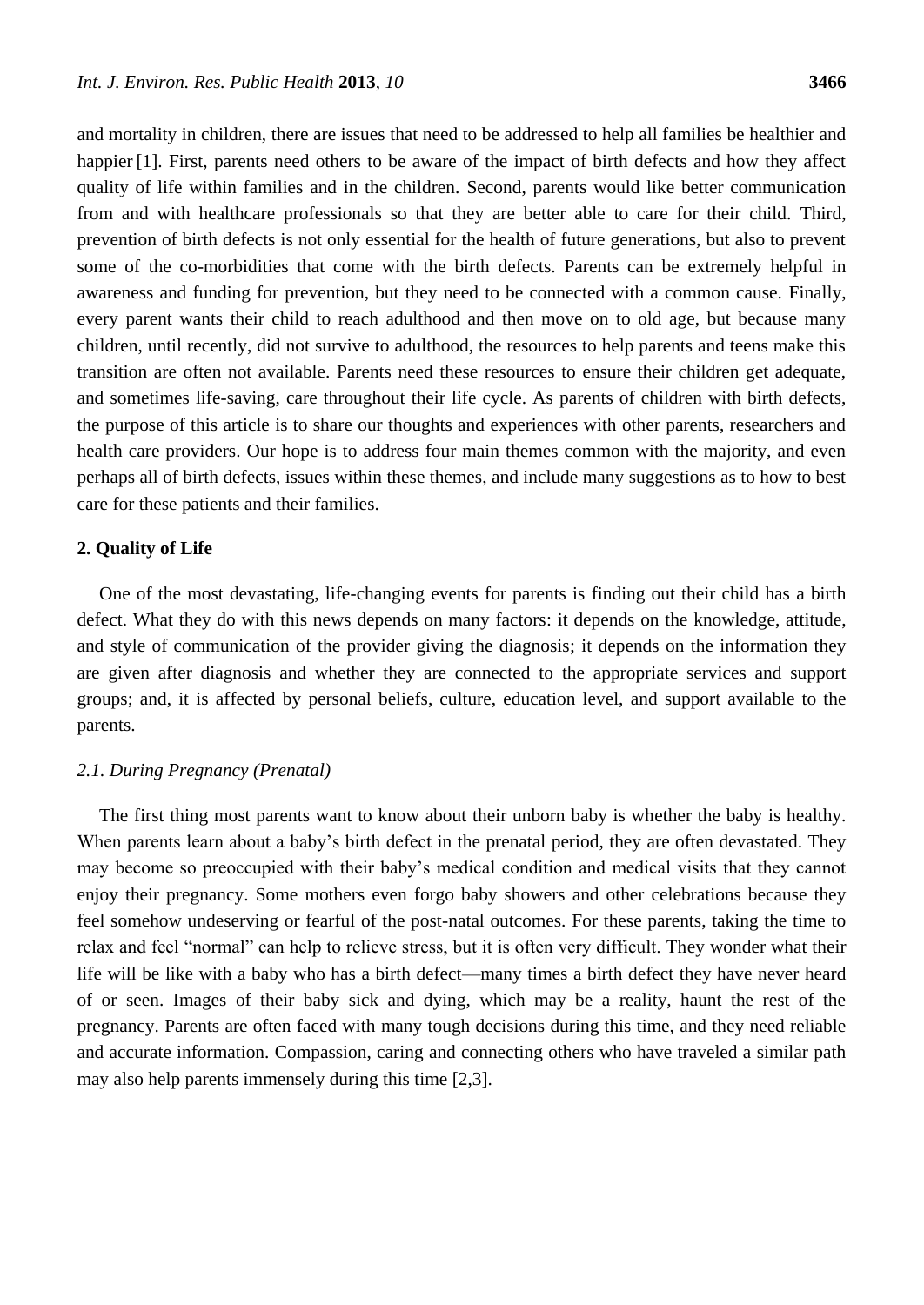#### *2.2. Post-Diagnosis*

After a child is diagnosed with a birth defect, parents often go through stages of grief similar to those they would have if they had lost the child. While that may seem odd to many, the parents actually did lose a child—the "normal," healthy child that they were expecting. Before diagnosis, parents had a vision of life with their child that changes drastically post-diagnosis. It is normal to experience the typical stages of grief as parents mourn the loss of what they expected, and it's imperative that this process is acknowledged. Grief counseling, even for parents who did not lose their child, may be very helpful to these parents [2].

Caring for a child with a birth defect can negatively impact the physical and mental health of parents and caregivers. Many parents experience significant depression, fear and anxiety, which may have a devastating effect on the whole family if left untreated. These feelings are often suppressed due to embarrassment, shame or guilt. Mothers, who are often the primary caregivers of the children, may feel overwhelmed or that they can't manage [2]. Fathers of children with birth defects will often say that they feel helpless—they believed they were supposed to protect their children, and they cannot protect them from birth defects. Well-intended comments from peers such as "you must be grateful your child is alive" or "at least it isn't something worse" only worsens the feelings of guilt and may prevent parents from talking to others and seeking mental health services during a critical time.

Parents of children with birth defects have the normal anxieties that come with raising children in addition to the many fears and anxieties that come with having a child with birth defects. They often feel ill-equipped to care for a child with special needs and wonder how they will manage emotionally, financially and logistically. Aside from the usual uncertainty that new parents face in the postnatal period, parents who have a baby in the newborn intensive care unit (NICU) or with medical interventions are now struggling to learn various nursing skills in addition to general parenting techniques. The mainstream parenting advice rarely applies to their child because there are few resources for parents who are dealing with children whose first day home is months after birth, who may have tubes or attachments to their tiny bodies, who suffer from sensory integration issues that none of the "normal" calming techniques will soothe, and who reach milestones at a disparate level compared to their peers. In fact, so many parents (particularly mothers) already blame themselves for "causing" their child's condition *even in the absence of any medical evidence of causation*, that the additional feelings of inadequacy stemming from being overwhelmed with their child's needs can push them deeply into a depression. Multiple studies support the notion that the worse a child's symptoms are, the worse a parent's psychosocial functioning deteriorates over time. Two studies with the same conclusion looked specifically at heart defects and spina bifida respectively [4,5], with congenital heart defects (CHD) being the most prevalent birth defect group today.

# *2.3. Impact on Quality of Life*

There are many factors that impact a family's quality of life after a child is diagnosed with a birth defect, and these may be lessened or worsened based on the severity of the birth defect. If the birth defect requires medical intervention, hospital stays, surgeries and other procedures, the family's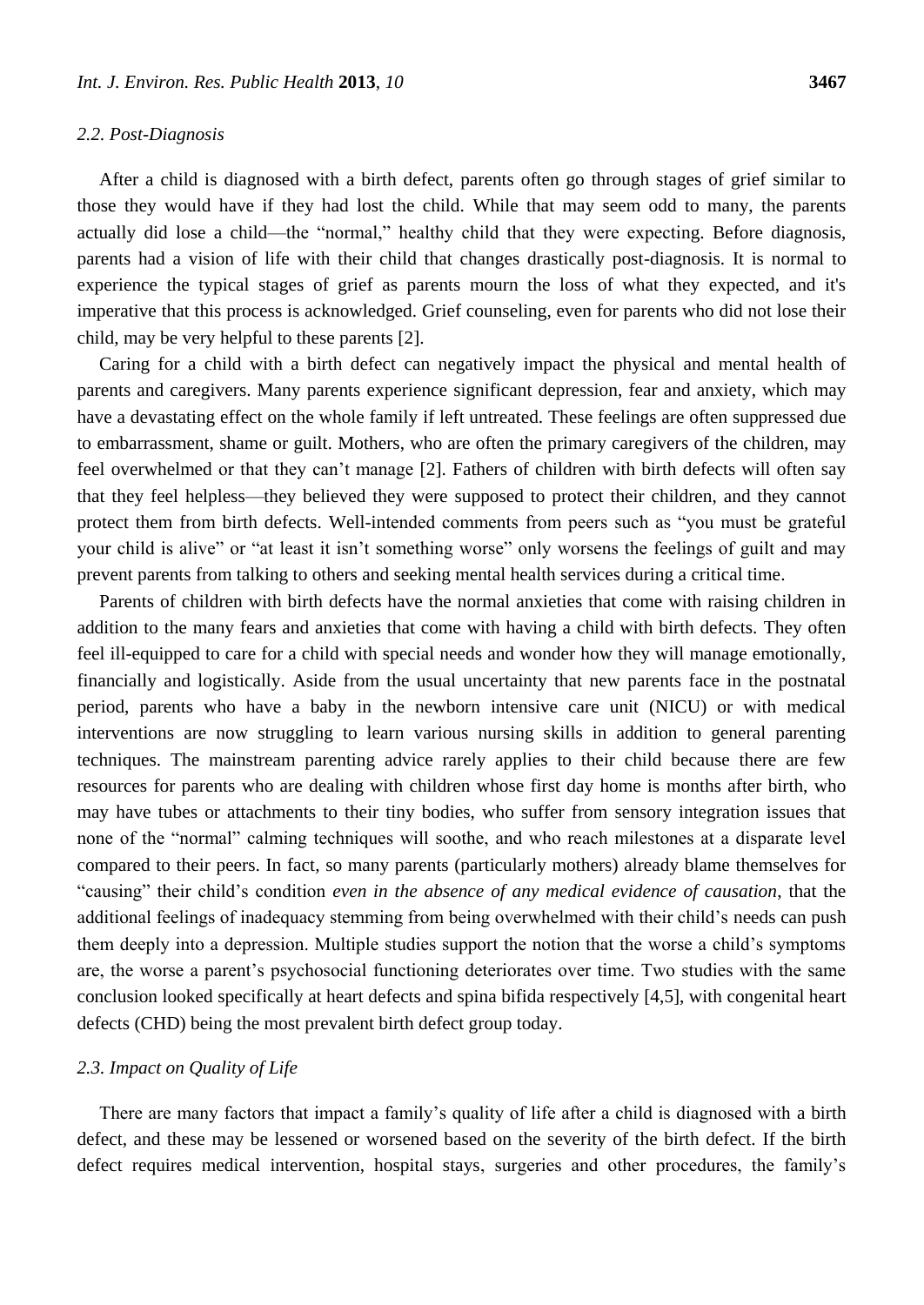quality of life is much more likely to be negatively affected. Things that may be impacted include finances, interacting with others, siblings and other children in the family, and marital relationships.

Many families suffer a financial burden when they have a child who has a birth defect due to a variety of factors. Employment can often be detrimentally impacted for families with children who have birth defects. Parents may face resistance at work as their employers do not understand why they are constantly going to the doctor, and appointments are rarely available outside of traditional work hours. Some parents may lose jobs, need to change jobs, or even decide that one parent needs to quit his or her job and stay at home with the child, which changes the family's lifestyle drastically. Parents who have to leave employment may feel resentful, and the "working" parent may also feel resentful as he or she has to carry the entire financial burden of the family. In extreme cases, families may divorce or move to another state so they can afford their child's medical care.

There are also other factors that impact family finances such as traveling for care (which may include hotel stays, meals, travel cost itself, and time away from work), co-pays and co-insurance (which can amount to large sums of out-of-pocket costs), medical costs, and other healthcare-related costs such as special equipment, housing changes, and specialized childcare arrangements. In some cases, the financial burden on families gets so great that families must change residences and adjust their standard of living, which can cause stress for all involved. If the child needs regular physical, occupational, or speech therapy, this can create debilitating financial strain (even if insurance covers some costs) which can stigmatize the child who has a birth defect. Siblings of the child who has a birth defect may feel particularly resentful when the financial situation of the family changes drastically.

Interaction with those outside the family can be greatly affected by having a child with a birth defect. These issues may continue even once a child has been released to "regular" life. Parents are often unwilling or unable to participate in typical social activities. If the child is still dependent on medical assistance or is medically fragile, parents may be afraid to have their child around others. As a child grows, there may be noticeable differences between the child and his or her peers resulting from his or her birth defect. Even if there have been surgical corrections, the scars left behind can bring inquisitive questions from strangers. In the early years, the parents are able to act as a buffer for their child and help to explain their child's circumstances, but during the school years the child is left to defend himself or herself against teasing because of the differences. The social isolation and diminished self-esteem that can arise out of these situations can greatly impact the family's quality of life.

Many parents live with a sense of isolation, particularly if the birth defect their child has is rare and there is little support. This can cause significant anxiety in social settings and even lead distressed parents to further isolate themselves because they feel "different" from their peers, which may increase their depression or mental health anguish. Parents with children who receive multiple therapies or who are differently-abled as a result of their birth defect feel further separated from their peers as there is little in common in raising their children. Even routine activities such as a trip to the local park can be difficult since the physical differences between healthy children and those with birth defects can be emphasized when the children are side-by-side.

Siblings and other children in the family are often greatly impacted by the diagnosis of a birth defect. Siblings may feel neglected, and those feelings may be justified, but feelings of neglect may result in behavioral issues and/or depression. Parents often feel guilty about not being able to spend as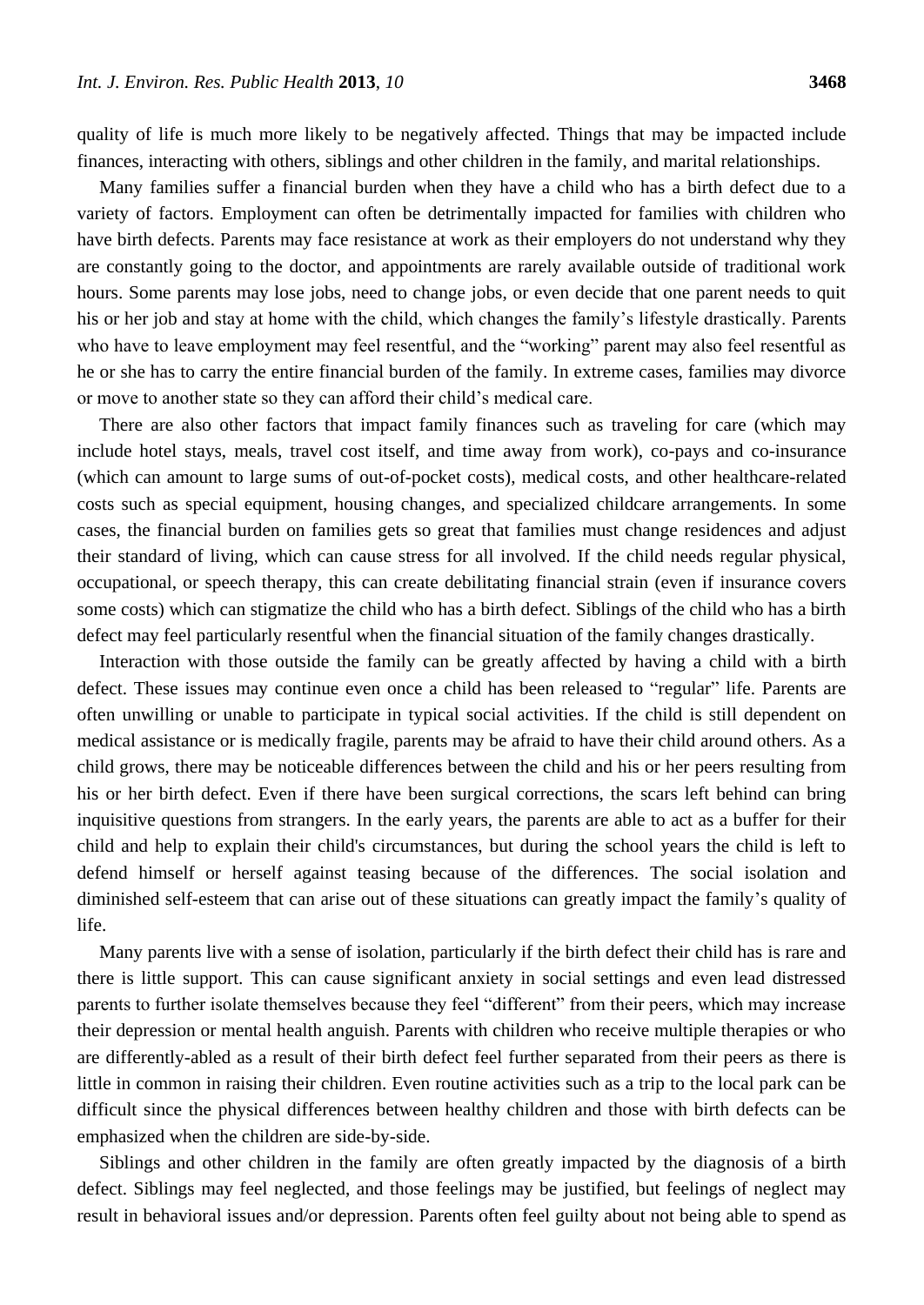much time with siblings, but they often don't have the time or the energy left to care for all of the children equally. Some siblings resent the child who has a birth defect, and that can be difficult for them emotionally.

Finally, parents of children with birth defects often experience significant strain on their marital relationship because of the stress they experience. The day-to-day interactions with children who have birth defects change the dynamics of spousal interactions, and as a result, this particular demographic is more likely to divorce than their non-affected counterparts. This is especially true if parents have limited support from family, friends, or professionals. Multiple studies acknowledge this phenomenon, with one particular study from the *Journal of Family Law* stating simply that "families with special needs children have higher divorce rates" [6]. Parents caring for a child with birth defects seldom have time and energy left for their relationship. Also, children with birth defects may have emotional or behavioral difficulties, making them even more time and energy-consuming. Given that this population is already at greater risk for divorce/separation, and that children with birth defects or special needs (even minor ones!) experience traumatic events more acutely than those without, [7] and that medical symptoms can worsen post-separation [6], these parents need extra support.

#### *2.4. Helping Families Cope—Healthcare Professionals*

Healthcare professionals can play an important role in helping families cope with the challenges involved for children who have birth defects. Healthcare professionals should take extra care to educate families on what to expect when caring for their child and how to manage their child's care. With the initial diagnosis, parents are often unable to take in information that may help them. Healthcare professionals should remember to reiterate what they have told the families over multiple appointments even though it may seem redundant, because parents are often so overwhelmed that they often "recall little from the initial consultation" [8]. Although specialist visits creates challenges for families, these necessary appointments also allow them to absorb the diagnosis and emotionally prepare for caring for their child. It would be extremely helpful to designate someone to follow up with parents to make sure they are able to cope post-discharge. This person should pay close attention to signs of distress, and have resources available to parents to help them in cases where it is needed.

## *2.5. Helping Families Cope—Support Groups*

When parents feel connected to a strong support system, it is easier to navigate the daily challenges inherent with having a child with a birth defect. A review was done on peer support for children with chronic disabling conditions that looked at nine different studies and seventeen papers. The qualitative studies reviewed, in addition to some quantitative studies, showed that peer support had positive impact on psychological health and outcomes, but the authors concluded that more research is needed in this area [9].

When parents connect with other parents of children with birth defects, they develop a shared social identity which can provide a feeling of hope as parents see one another successfully coping and as they support one another through the process of raising their children [9]. One Canadian study demonstrated the importance of parental hope related to quality of life in spina bifida. It suggests that parental hope has a stronger impact on quality of life than physical problems [10]. Similar studies are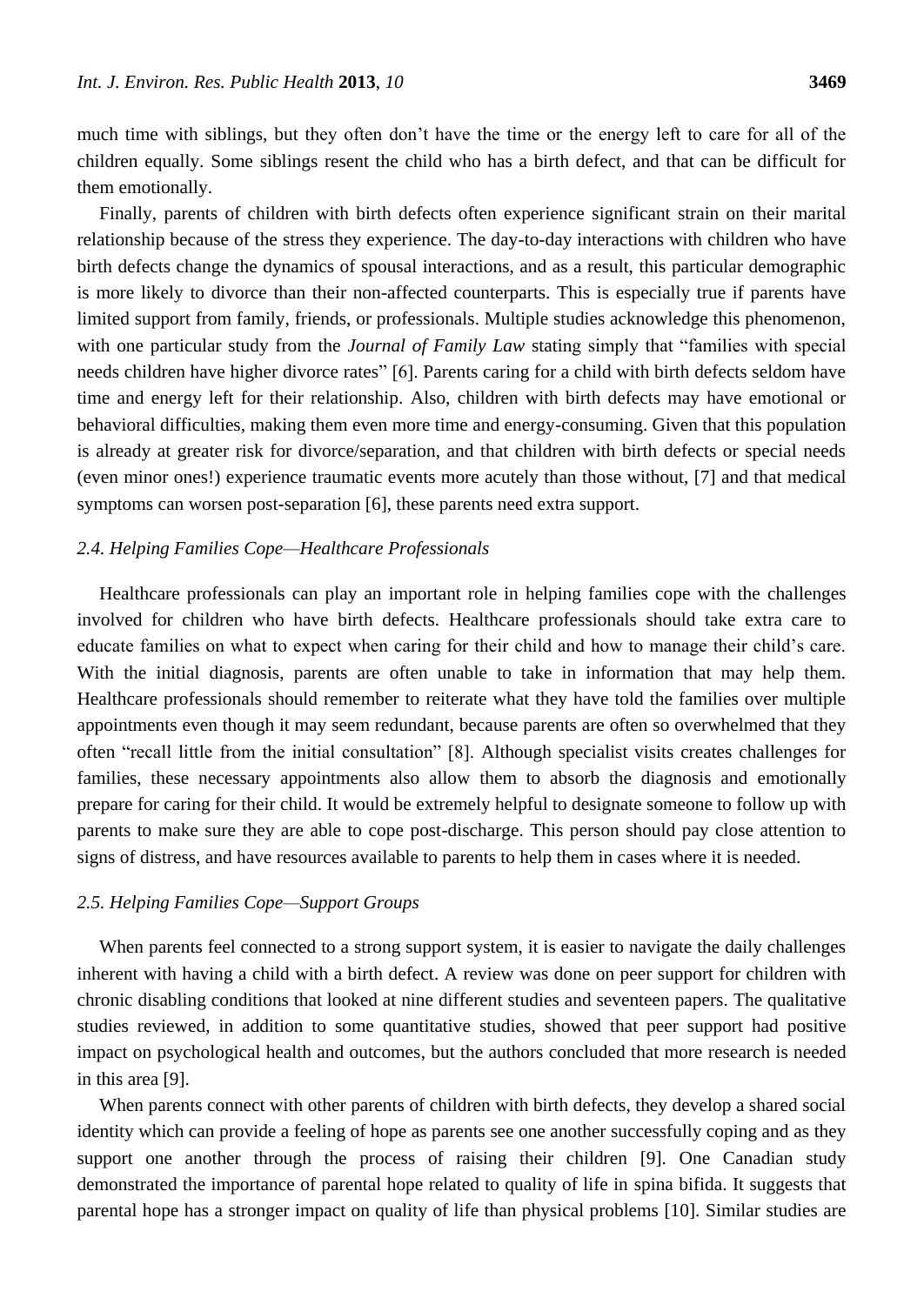needed for a variety of birth defects, not just focusing on performance and ability to participate in activities, but how religious and personal beliefs as well as parental attitudes affect overall feeling of well-being for children and their families.

A 2008 study notes that women react in two ways after receiving a birth defect diagnosis: "monitoring" or "blunting" [8]. Those who monitor will seek out as much information as they can about their child's diagnosis in order to be prepared for any outcomes, while those who blunt will avoid seeking information unless they need it to make a decision. The study also notes that not all women's informational needs are met by their doctors. The single best action a physician can take upon the initial diagnosis is to provide the family with information of a support group for those with their child's condition. This meets the needs of the "monitoring" parents as they will have one place to seek out information immediately, and the "blunting" individuals as they will know where to turn if they decide to reach out.

In the case of a prenatal diagnosis, obstetric providers should provide the parents with condition-specific and reliable support group information, if available. Although parents are capable of completing online searches themselves, they can overlook avenues of support in the initial post-diagnosis turmoil, and one of the most frequent frustrations of parents is finding out years later that support groups existed that they did not have access to early on. In addition, Internet searches can lead to scary and misleading information about the child's condition. Obstetric providers should be able to provide direction to the most appropriate support groups for that family.

Support groups are almost always started by families who have dealt with the same condition, and become an invaluable resource to parents throughout the course of their child's life. These groups provide a central location to find information, a place to trade stories and offer a sense of community amid isolation. Siblings and other family members can find comfort in these communities as well, since their needs are often sidelined but their perspectives provide important contributions. Parents are able to ask questions and compare experiences, and "veteran" parents can ease the worries for them a little bit. This bonding process can greatly help medical practitioners as the stress level of their patients and their parents is reduced, and the information given to them is reiterated by their peers. Furthermore, support groups hold potential for mutually beneficial relationships with academia as families are often eager to provide insight to studies which may help epidemiologists find answers for their children. Support groups are an excellent source of empowerment for all family members and can help families dealing with the biopsychosocial ramifications of birth defects find their light in the darkness.

*When Joshua was diagnosed with a heart defect, we felt so alone—like no one understood what we were going through. We had never heard of congenital heart defects before he was diagnosed, and despite good medical care, we had a lot of questions. Finally, we connected with other parents with children who had congenital heart defects—people who had been through the same open-heart surgeries and procedures. Not only did we have questions answered and feel more relaxed caring for Joshua, we made life-long friends. Also, Joshua feels more comfortable around kids with the same scars and the same limitations.*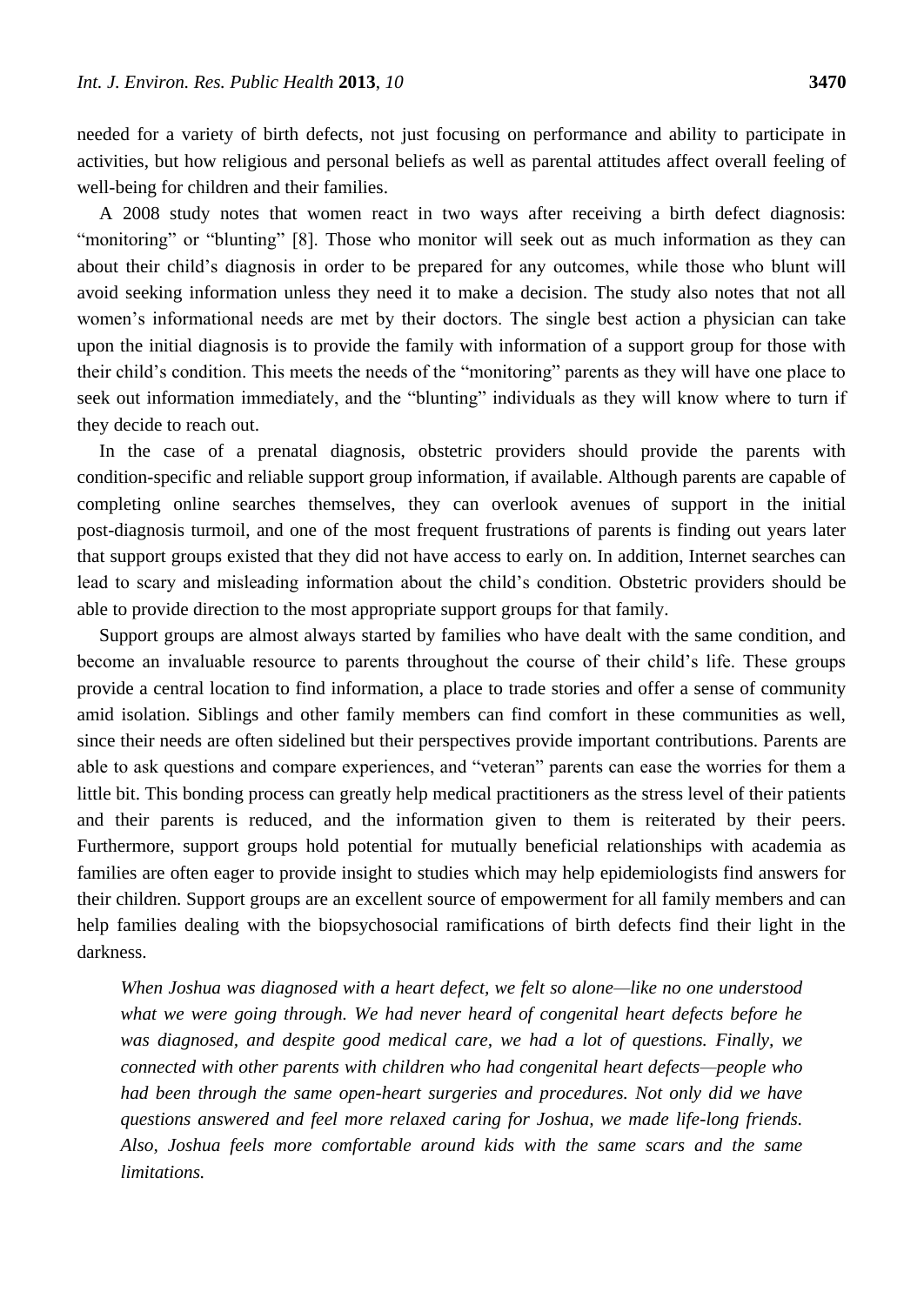The quality of information and attitude of the diagnosing doctors and other professionals will impact the hope parents have for the future of their baby. Connecting families to support groups and parent-to-parent networks can also positively impact parent attitude and feeling of belonging as they can relate with others [9]. These groups can be both local and online. Sometimes distance makes participation in local groups difficult but Internet and phone support helps breach this barrier. Support personnel should be careful to welcome new families so they do not feel unintentionally left out or overwhelmed at events. Many families make great efforts to attend support activities and often drive long distances or take off of work to seek out support, and this can be intimidating. It's important to remember that the friendliness and understanding of staff and support groups has the potential to influence parents in a positive manner, generating more interest and interaction with them and others in the future.

*While still in the hospital after receiving the diagnosis of our son's birth defect, we were not told of any other parents in the immediate area with whom we could connect. After his birth, the support organization in the area came to clinics and took our information, but we only received a couple of mailings and only one contacted us. The one activity I did attend was an hour's drive and required much effort. The people helping at booths were nice, but not one person came to welcome us when we were obviously new and overwhelmed. For some this may not be a problem, but for others like me, a new social situation can be terrifying, especially when you are still trying to deal with the implications of your child's defect. It would have been nice to connect with people closer to home and to feel welcomed.*

# **3. Communication**

Communication with parents of children who have birth defects is vitally important. Healthcare professionals need to take every opportunity to leave the lines of communication open with parents and to help them along their journey from the initial diagnosis to essential educational information and finally to the future needs and issues for that child.

## *Communication of Diagnosis*

Communication of a diagnosis of a birth defect in a baby or child is certainly very difficult. Different parents will react differently—some taking it fairly well, some falling apart completely, and everywhere in between [2]. While there are many unknowns regarding birth defects, especially prenatally, medical professionals need to be as clear as possible with them. It is an overwhelming time and vagueness can prove frustrating. Whenever possible, a diagnosis should be communicated in clear and simple terms, but also with compassion.

It is of utmost importance that parents are given access to the most current and relevant information pertaining to their baby's birth defect. It is also important to provide information they can understand based on culture and language. Any written materials should be written in terms that are not heavily laden with medical jargon they may not understand [11].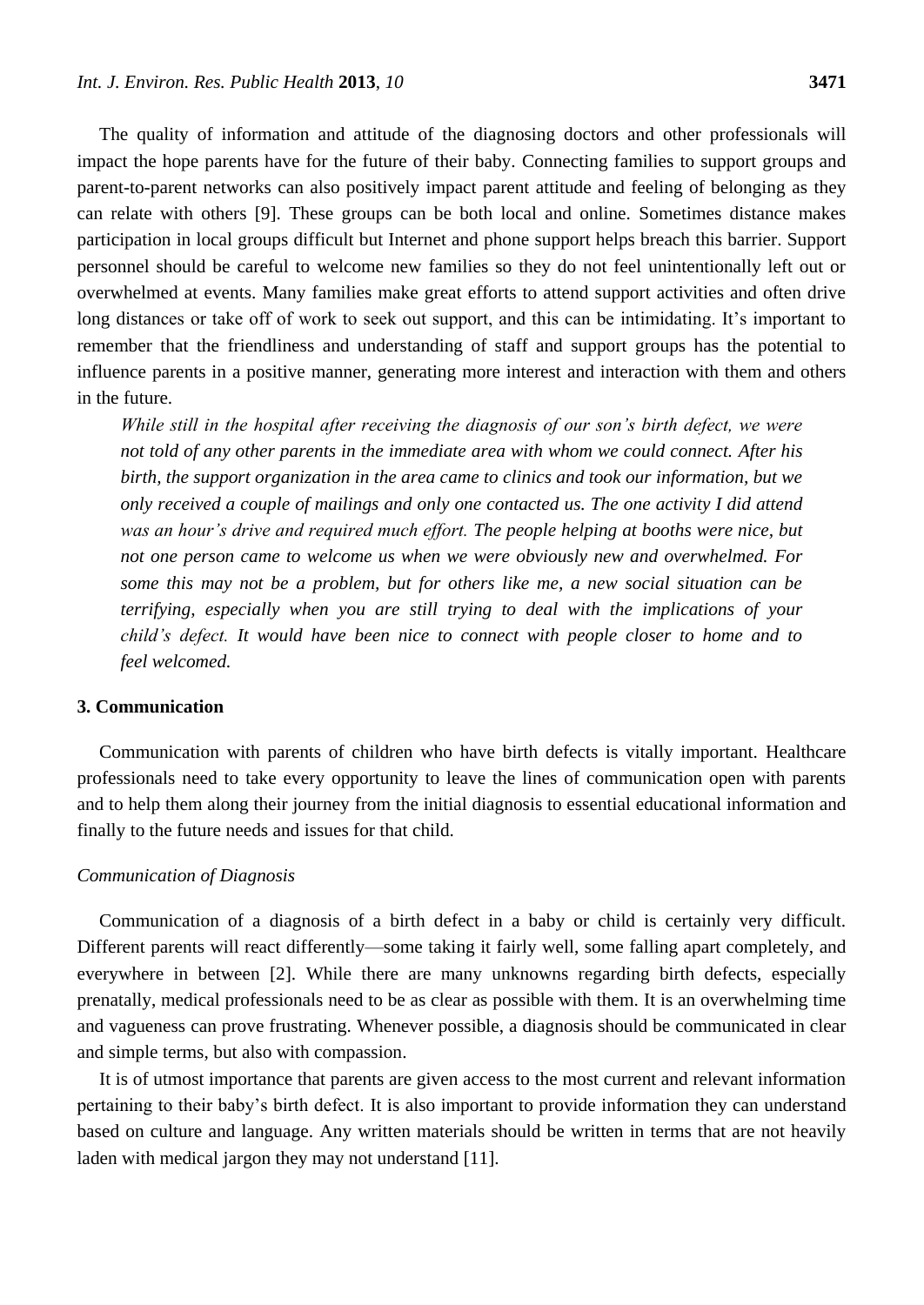*When we were told our son would have spina bifida, we were given information that was outdated, poorly copied and folded. I read very little from those fliers because I felt that the information would not be correct or current. As a mom, this caused me to feel like I did not have adequate information to help me care for my son, and therefore made me have more anxiety about his care. This could have been avoided simply by finding more updated and relevant information that also looked current and professional.*

A diagram or picture often helps. In today's world, there are also many apps or computer programs that can be shown to parents helping them understand. If the parents want more information, know where they can find *trustworthy and reliable* information knowing that they are going to go search the Web, which can be a very scary place in regards to birth defects and diseases.

Excellent information on birth defects is available to healthcare professionals and can be extremely helpful when shared with families. It is also helpful for healthcare professionals to participate in continuing education in order to obtain skills and tools to communicate effectively with a variety of patients and to be able to provide the most current medical information possible.

When communicating a diagnosis, it is also critical to the health of the baby or child that the parents receive information about necessary care and access to needed resources. The diagnosing doctor should ensure that the parents are immediately connected to the appropriate clinics and specialists, and that communication with the parents is maintained to ensure they understand what is needed in the way of medical care and other resources. Parents need to know the plan of action and what to expect, not just immediately, but in the future as well.

In addition, parents need access to services for their baby or child so that he or she can receive the best possible care. Medical services are essential to families, but they often need more than just medical services. Physical, occupational, speech, vision or other therapy is often needed and should begin as soon as possible once the baby is healthy enough and ready to begin, and depending on the stage of development and needs. Because having a child with a birth defect can cause a great deal of strain on individuals, marriages and families, parents may need to be given information about mental health services and help connecting with those services, if needed. This can be done by primary care providers, clinics, therapists and support groups. Recreational and adaptive sports can also provide great opportunities for support and connecting to other families. Support groups can also be an important part of the healing process, and healthcare professionals should inform parents about any support groups for their child's defect in their area.

Many factors can contribute to the successful integration of families into actively participating in available services, and it is important to help families overcome barriers to access. Barriers might include accessibility of provider offices, such as wheelchair accessibility, distance to services and transportation availability. Whenever possible, satellite or mobile clinics can help to reach a greater amount of families for basic and follow-up care. Other barriers include the provider's knowledge about the birth defect and the provider's ability to communicate with the patient and/or parents. Language, culture, ethnicity, income and education can all affect access to services. These barriers may even affect understanding of why certain services or procedures may be needed. The knowledge and friendliness of the service's staff can also impact parents in either a positive or negative manner and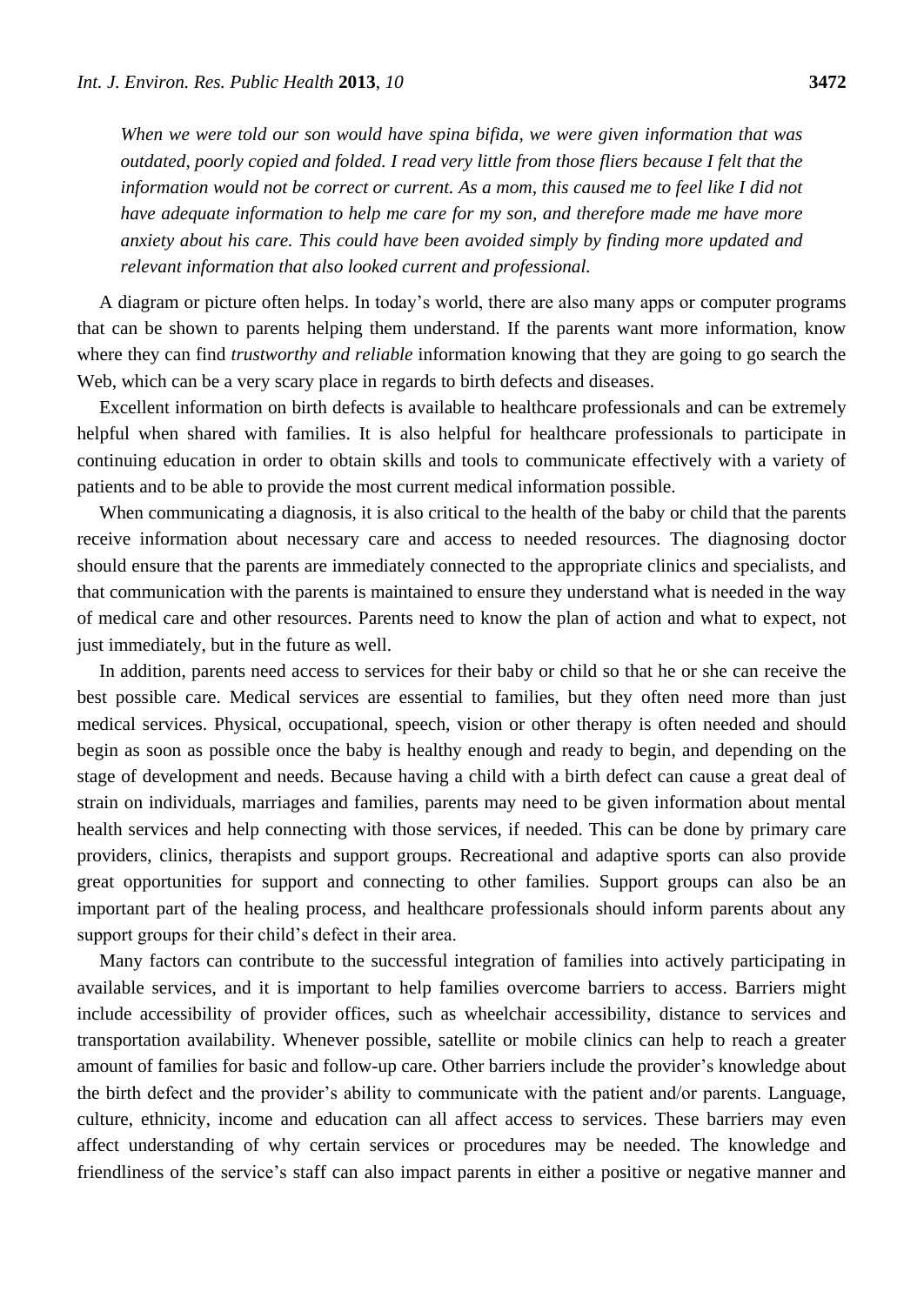can be a factor in continuing care. In addition, lack of insurance may impede access to needed or additional services such as mental health care, needed supplies or adaptive equipment [12].

#### **4. Parents as Prevention Partners**

New parents of children with birth defects often gravitate toward two questions:

- 1. Why did this happen to my child?
- 2. How do we prevent this from happening again with another child?

Accordingly, prevention research, education and outreach have special meaning to parents asking these difficult questions.

There are three levels of prevention research pertaining to birth defects. Primary prevention is designed for action to be taken before pregnancy occurs in order to reduce the occurrence of birth defects. The fortification of foods and grains with folic acid along with educating women about taking a multivitamin with folic acid is an example of primary prevention to reduce the risk of having a baby with a neural tube defect. Secondary prevention in birth defect research looks at detecting a disease when it is asymptomatic in order to prevent complications or even early death. An example of this is the newborn screening for critical congenital heart defects using pulse oximetry. Tertiary prevention aims to minimize the impact of the birth defect on the child's system as a whole. Parents can be powerful partners at each of these levels by advocating for research, disseminating information, pointing out neglected issues, and providing support for other parents.

#### *4.1. Advocating for Research*

Parents struggling to answer the "why" question find great hope in basic research and epidemiological studies. Even if such research has no immediate direct impact to their child, parents are often tireless and strong advocates for funding and attention in an effort to prevent future defects in others. The challenges lie in connecting parents and funding for these efforts, along with the changing needs of the upcoming generations.

*My daughter Ashley was born with gastroschisis and microtia/atresia. The gastroschisis had to be repaired at birth in order for her to survive, and the microtia/atresia left her hearing impaired. When she was born eight years ago, doctors said that it was just a "fluke" and very rare. Since then, the prevalence of gastroschisis has more than quadrupled; rates are still on the rise and nobody knows why. Research funding is being cut, and this impacts our family and future generations. I have spent her entire life advocating for more research so that other families have answers and so we can stop this birth defect from increasing even more. My daughter is healthy now, with only minor health repercussions and a few scars as a reminder of her struggles and surgeries, but I want to prevent other children from having to endure the same experiences. She has become quite an advocate herself, and she will tell people what she was born with while explaining that "she was just made this way nobody knows why." I'm confident that one day Ashley will be able to tell people the "why" of her birth defects.*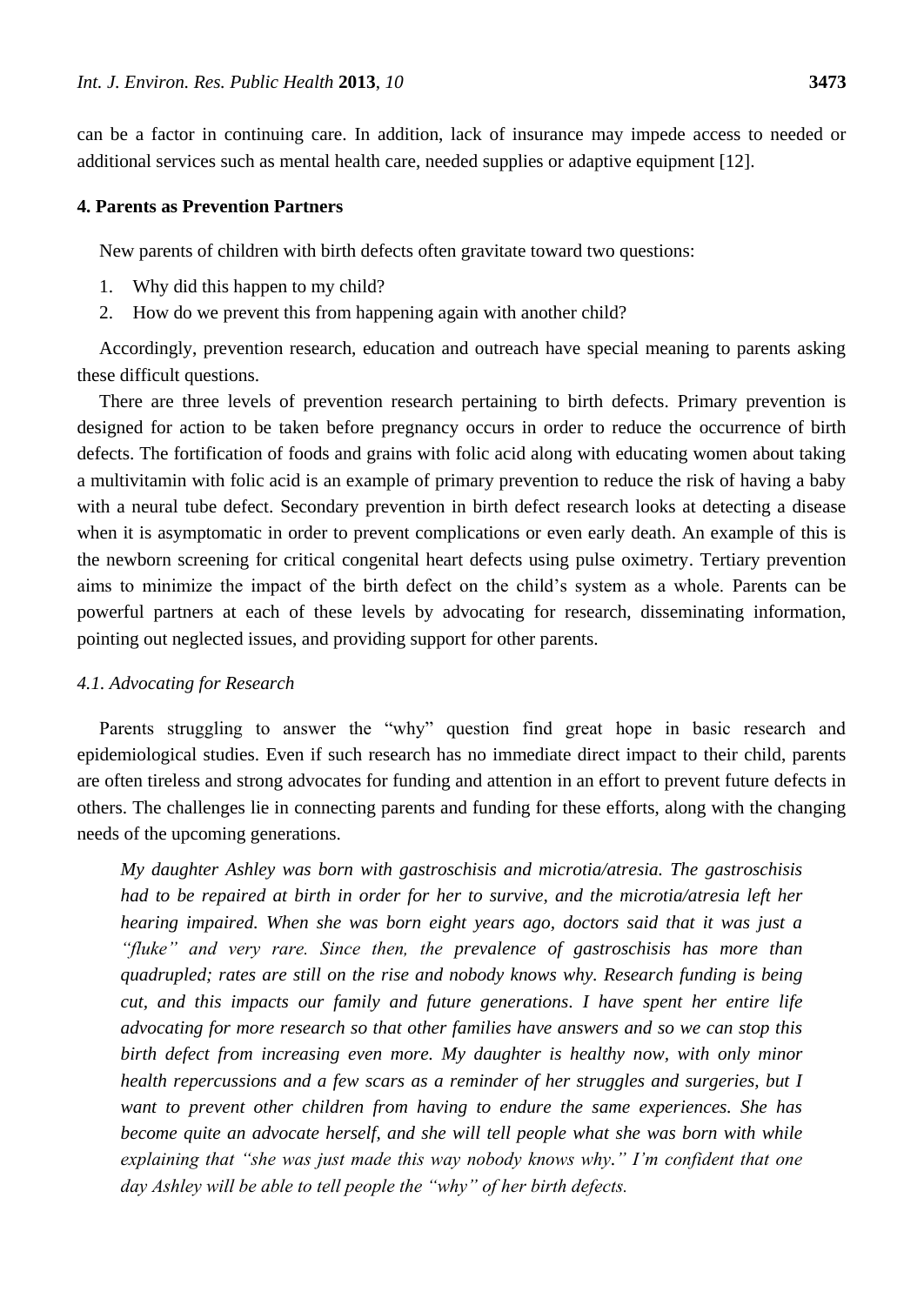As members of the Parent Advisory Group for the National Birth Defects Prevention Network (NBDPN), a group of parents has been able to lobby legislative leaders for increased funding for surveillance and research to improve our understanding of what environmental factors can be modified to reduce the risk of birth defects and support prevention efforts on the population level. Armed with the knowledge of prevalence and epidemiologic data, our Parent Advisory Group can successfully educate state and federal leaders for funding to move toward change. It is through this collective partnership of parents, researchers, physicians and other key stakeholders change can occur.

Parents would like to see further research into effective means of preventing birth defects, for new treatment options for their children and for prevention of secondary issues that often come with birth defects. The National Birth Defect Network Prevention Study (NBDPS) [13] has been looking to answer some of these questions. Since 1997, the Centers for Disease Control and Prevention (CDC) and nine states have conducted a population-based case-control study investigating maternal and paternal exposures and whether certain exposures increase the risk for specific birth defects. As parents we recognize and value the importance of the state-wide surveillance system as a means to identify clusters or patterns in prevalence. Accordingly the information we glean from the surveillance system will direct future primary prevention efforts and education campaigns. But all these efforts take proper funding.

Parents can also advocate for research by participating in studies and recruiting other parents to participate.

*As a parent I was asked to participate in the National Birth Defect Prevention Network Study. As a participant, I was asked personal questions about many aspects of my pre-conception health and pregnancy. This caused me to gain awareness about my personal habits when considering subsequent pregnancies. I found that I was much more aware of potential teratogens including caffeine, smoking and other environmental dangers that may adversely affect my pregnancies. As this study identifies more factors that may increase the risk of birth defects, we will begin to find answers to the why question.*

#### *4.2. Disseminating Information*

When the "why" questions in regards to birth defects have been answered, parents can be key figures in disseminating this information to target audiences at all three prevention levels.

After we know why birth defects occur, risk factors can be identified. Once risk factors are identified, primary prevention must occur—the public must be informed and prospective parents must take action in order for women to reduce their risk of a having a child with a birth defect. In other words, just knowing what leads to birth defects is not enough. We must then translate this knowledge into action by identifying risk factors and informing the public about them in order to prevent birth defects.

One of the challenges for contemporary primary prevention information as a result of research is the difficulty in disseminating the information to the targeted population. As many new women enter childbearing age each year, the information needs to be continually disseminated. In order to enact a change in behavior, information dissemination has to be targeted directly to the specific population of women and is a very time-intensive process. For example, current prevention research indicates that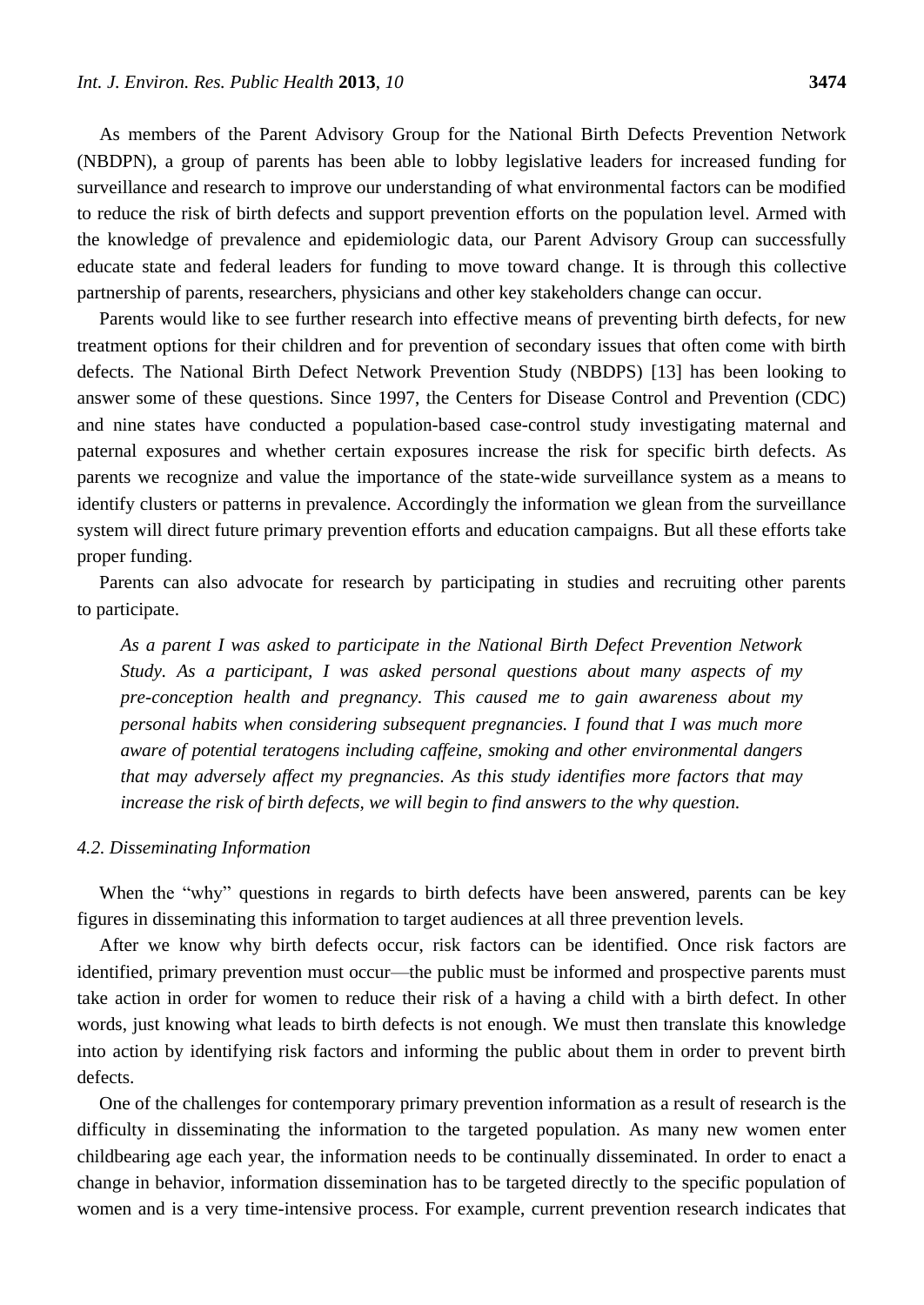there are successful methods which can be implemented to facilitate optimal health for newborns. Smoking cessation and no alcohol prior to becoming pregnant should be top on the list of priorities to ensure the health of a baby. Unfortunately, many women do not understand or choose to ignore these known teratogens. Another issue is that women do not understand that by the time they recognize their pregnancy (e.g., eight weeks after their last menstrual period) many of the organs have developed (normally or abnormally), so care must be taken *before* pregnancy, which becomes even more difficult in unplanned pregnancies.

Many examples of efforts to educate women about primary prevention and birth defects in general have been conducted. Basic and epidemiological research identified the use of folic acid before pregnancy as a key factor for the prevention of neural tube defects [14]. However, only 20% of women surveyed were aware that folic acid prevents birth defects and less than 40% actually take a daily multvitamin with folic acid [15]. In an effort to raise awareness of birth defects, the Parent Advisory Group of the NBDPN developed an educational campaign which was launched January 1, 2013. As part of the educational campaign, a public service announcement was created and disseminated worldwide [16].

Communication of current research to prospective parents by clinicians and researchers can be done in an appropriate and sensitive way. When it comes down to prevention, efforts need to be marketed aggressively. We need public service announcements that people will watch and relate to. When constructing materials and data charts, it is important for researchers to identify key points and clearly state them so that they are on a 5th grade reading level and are understandable by people from different cultural backgrounds. By maintaining current knowledge of social networking and changing technological environments, researchers should be sensitive to the different means of communicating with the targeted population for prevention messages. Current trends and social networking sites can be used as ways to disseminate information about prevention efforts concerning birth defects.

#### *4.3. Pointing out Neglected Issues*

It is crucial that a child with a birth defect has supportive environments available for care. One often neglected issue involves co-morbidities related to secondary and tertiary prevention. Often times a child with a birth defect has multiple co-occurring issues to be addressed. A multidisciplinary approach can provide the necessary support to address all issues without inconveniencing families excessively. Families are inconvenienced already as they navigate the system and have many new technologies to learn, as is the case with spina bifida and CHD. Families are often overtaxed with the expenses and time that is required to travel to and from the hospital. Providing the convenience of a clinic day allows them to make one trip and get all their appointments finished in one day.

Children with birth defects are at risk for co-morbidities. If children are seen in a team setting it is easier for the team of physicians to communicate together about best practice for a particular child and their family.

*The craniofacial team has been very helpful in facilitating a full service support for Jacob and our family. Besides actually repairing Jacob's cleft lip and palate, they have helped us to identify and subsequently seek treatment for feeding issues, speech support, audiological interventions, orthodontic care, sleep and pulmonology issues, psychological services,*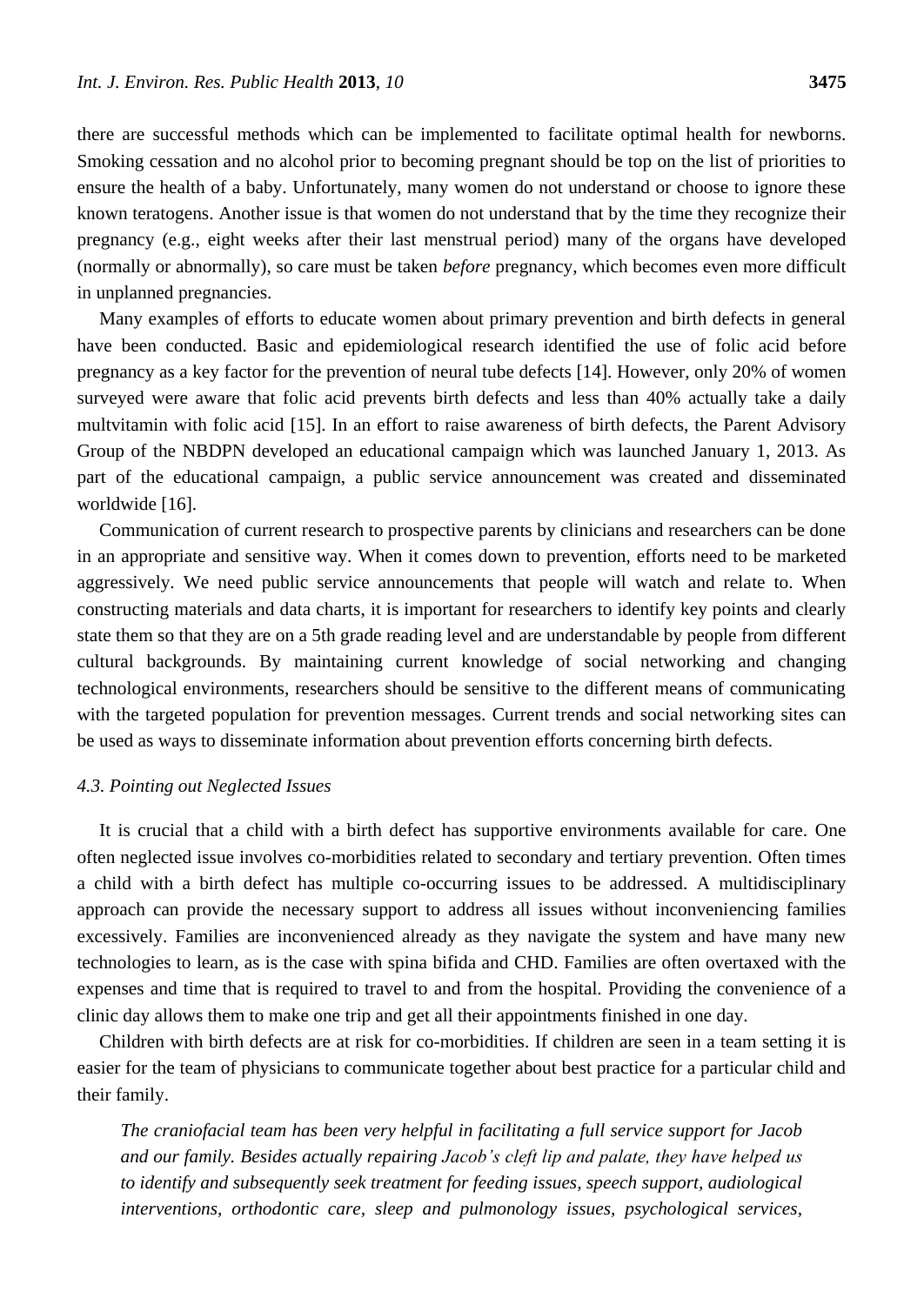*gastrointestinal issues and provide financial direction in order to pay for all the treatments Jacob requires. This has been such a support for our family.*

Tremendous technological advances have been made in surgical procedures to correct and ameliorate birth defects; however, supportive technologies are often neglected. Parents are left to create their own adaptations for support. If these kinds of technologies were systematically researched and developed, more supportive products would be available.

*Jacob was born with a cleft lip and palate. We had to have multiple surgeries to correct his lip and palate. We were required to constantly monitor him so he would not put anything in his mouth. The restraints provided after surgery were not effective and continually slipped off of Jacob's arms or poked him in the face. We were forced to develop an elaborate diaper pinning system that worked more efficiently in our situation. In addition, his nasal stents did not stay in place and this ultimately had an impact on his nasal development.*

This example illustrates the need not only for research on birth defects *per se*, but for technology and information on how to care for a child post-surgery to enhance recovery.

## *4.4. Consistency of Care across Settings*

Families should receive timely information about general procedural care for their child.

*Our three year old son with cleft lip and palate was initially seen at a craniofacial clinic in the west that offered a new procedure designed to prevent subsequent jaw surgery. As we moved across the country we discovered that the clinic at the new location did not offer this particular procedure. Because of the clinic's differing views on best practice, our son was subsequently required to undergo the more invasive jaw surgery.*

For parents, the lack of consistent information and procedures is a common issue. It can be very frustrating when trying to choose what the parent believes to be the best care for their child. Many families that live in rural areas do not have access to specialty clinics. Sometimes these children are unable to receive treatment that is optimal. With changing technological advancements, these new approaches to surgical intervention need to be shared with parents in a way that help them make educated, informed decisions about their child's care. Tertiary preventative methods can be helpful to families and patients, if the families can access them.

# **5. Transition to Adult Care for Children with Birth Defects**

Being a parent of a child with a birth defect can be very difficult, particularly when it comes to helping that child learn to take care of his own health as an adult. When parents have a child with a birth defect, they often have taken extra measures to keep their child healthy. Many of these parents have seen more than one medical specialist with their child, worked tirelessly to educate themselves about their child's condition, protected their child from germs, kept track of medications, managed the medical system, etc. So when it comes to helping a child transition to adult care, parents can feel scared and unsure about how to move forward. It is often hard to let go and trust that a child has what it takes to care for himself or herself, yet it is necessary.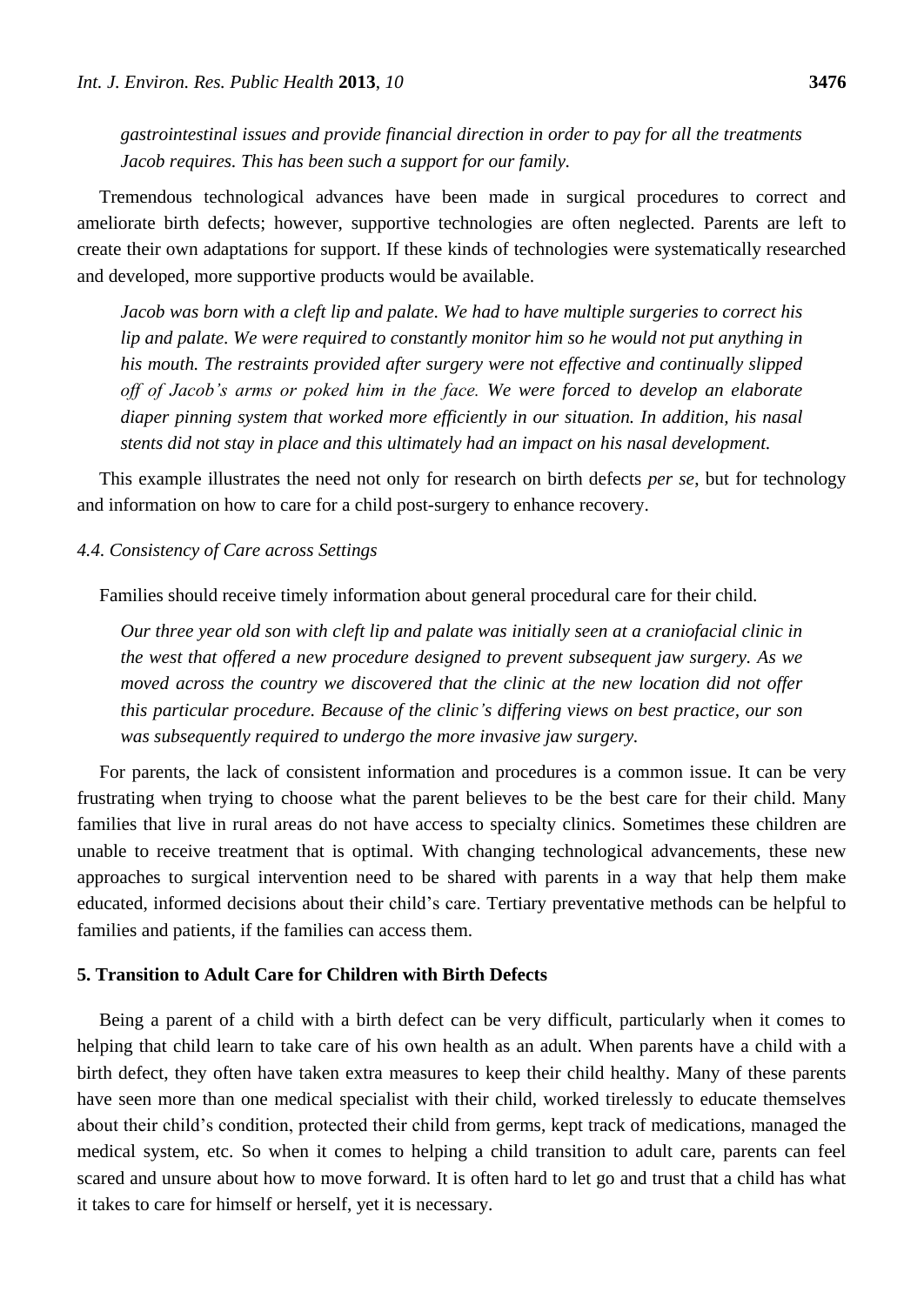## *5.1. Start Early*

While many parents don't start thinking about their child transitioning to adult care until the teenage years, transitioning needs to start before then. If children feel capable of making good decisions and have the necessary information, they are more likely to be successful in taking charge of their health when they are out on their own. Children who don't understand their condition, why they are taking the medications, and why they need to see a doctor or specialist regularly, are less likely to transition well. Some children actually stop taking important medication as adults because they didn't understand what the medication was for, and they didn't like the way it made them feel. Likewise, children might not know what activities are okay for them to engage in if they really don't understand their limitations. On the other hand, kids who do understand their condition often report a better than average quality of life—they feel in control and empowered and are often more successful in taking care of themselves [17].

## *5.2. Understanding Their Condition*

If possible, children should start to learn about their condition early in an age-appropriate way. Hospital social workers can be very helpful with this process. Children should be allowed to ask questions as soon as they can and learn about their birth defect, what medications they are taking and what they are for, and what activities are not safe for them and why.

Joshua was born with a congenital heart defect called Hypoplastic Left Heart Syndrome *and had three open-heart surgeries before the age of three. The name of his heart defect, alone, is way too much for even most adults to say or understand, so when Joshua was about four-years-old, we explained to him that he had a special heart that needed special care. At five years of age, he learned that he was born with Hypoplastic Left Heart Syndrome, what he now calls "half-a-heart," or sometimes a "right heart." We let him ask his health care providers questions and they, in turn, talk to him about his heart defect, his scar, medications he needs, and his activities.*

When explaining a child's condition, it is very important that the child doesn't feel bad about his condition. Many birth defects actually may make kids stronger and more resilient than other children because they learn how to overcome adversity early [18–20].

*Joshua feels that he is braver than other kids because he made it through three open-heart surgeries for the staged repairs of his Hypoplastic Left Heart Syndrome. This belief in himself has given him good self-esteem despite his limitations, and he has a can-do attitude.*

If your child has limitations, focus on what the child *can* do versus what he or she *can't* do. A child's attitude will also help or hinder the child taking care of his or her own healthcare needs when the time comes. A child who believes she is strong and smart will be more empowered to care for herself.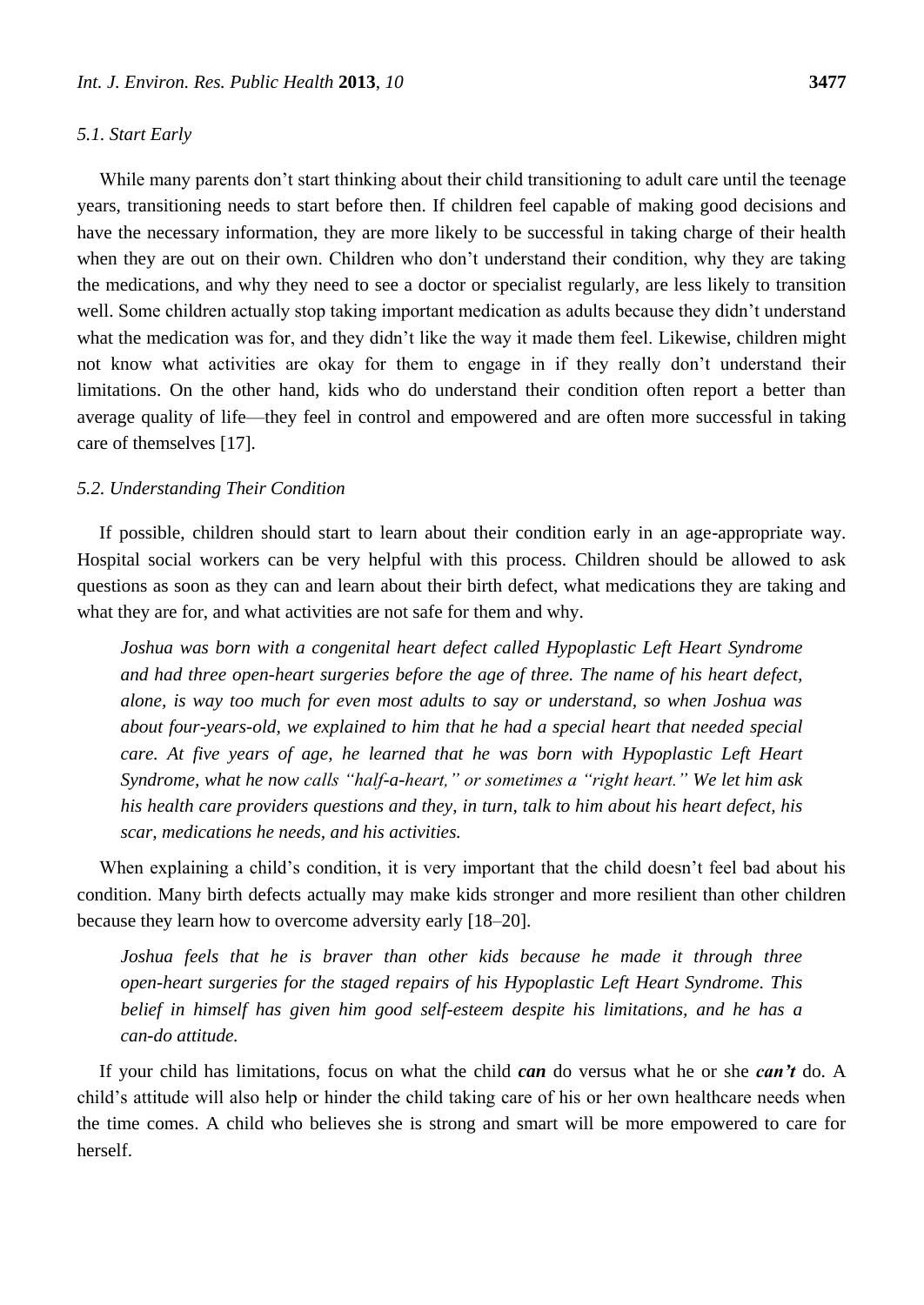#### *5.3. Allowing Questions*

As children get older, they often have questions about their condition. Parents may have many of the answers, but it is often helpful to allow the child to ask her doctor or other medical professional these questions. Some children simply need their condition explained by someone who is used to talking to children about that particular condition. Often children will want to know what their limitations are, if any, and what sports and activities they can and can't engage in. Sometimes they will have questions parents haven't even thought of. Also, sometimes hearing the "why" from a doctor or healthcare professional about the inability to participate in desired activities is much easier for the child to accept than the "no" from a parent.

A simple way to allow a child to ask questions about his condition is to turn to the child during the visit to the doctor and ask him whether he has any questions for the doctor. This makes children feel important and helps them learn that they need to understand their condition. It also give them a feeling of some control over their condition, which is very important to their self-esteem.

#### *5.4. Locate Specialists and Resources*

It can be very helpful if parents can identify resources for their child to access when they are out on their own before that time comes. There are many resources available for children who have birth defects as they become adults. Most State Departments of Health will have that information available. The National Birth Defects Prevention Network has important links available on its website [16].

Also, if parents know their child will need to see a specialist, parents can help that child find the specialist and make a visit before the child leaves home. For example, adults with CHD need to visit an adult cardiologist who specializes in congenital heart defects. It is important to locate one during the teen years so that there is not a gap in the child's care. A listing of adult congenital heart specialists can be found online [17].

#### *5.5. Empower Your Child*

Parents with children who have birth defects sometimes over-protect their children. This over-protection is out of a desire to keep their children safe and healthy. However, over-protection can make a child feel that he is incapable of making good decisions and that he does not know how to do things on his own. This can have unintended negative consequences as children become adults and need to care for themselves.

Healthcare professionals should encourage parents to empower their children by letting them make choices, and sometimes making mistakes, within reason. We all learn to walk by falling down many times. Likewise, children learn how to make good decisions by making bad ones sometimes and suffering the consequences. Parents need to understand that, as much as possible, children with birth defects should be made to feel "normal"—like any other kid. Healthcare professionals can clearly explain what the child can do and help the parents feel as positively as possible about their child's abilities.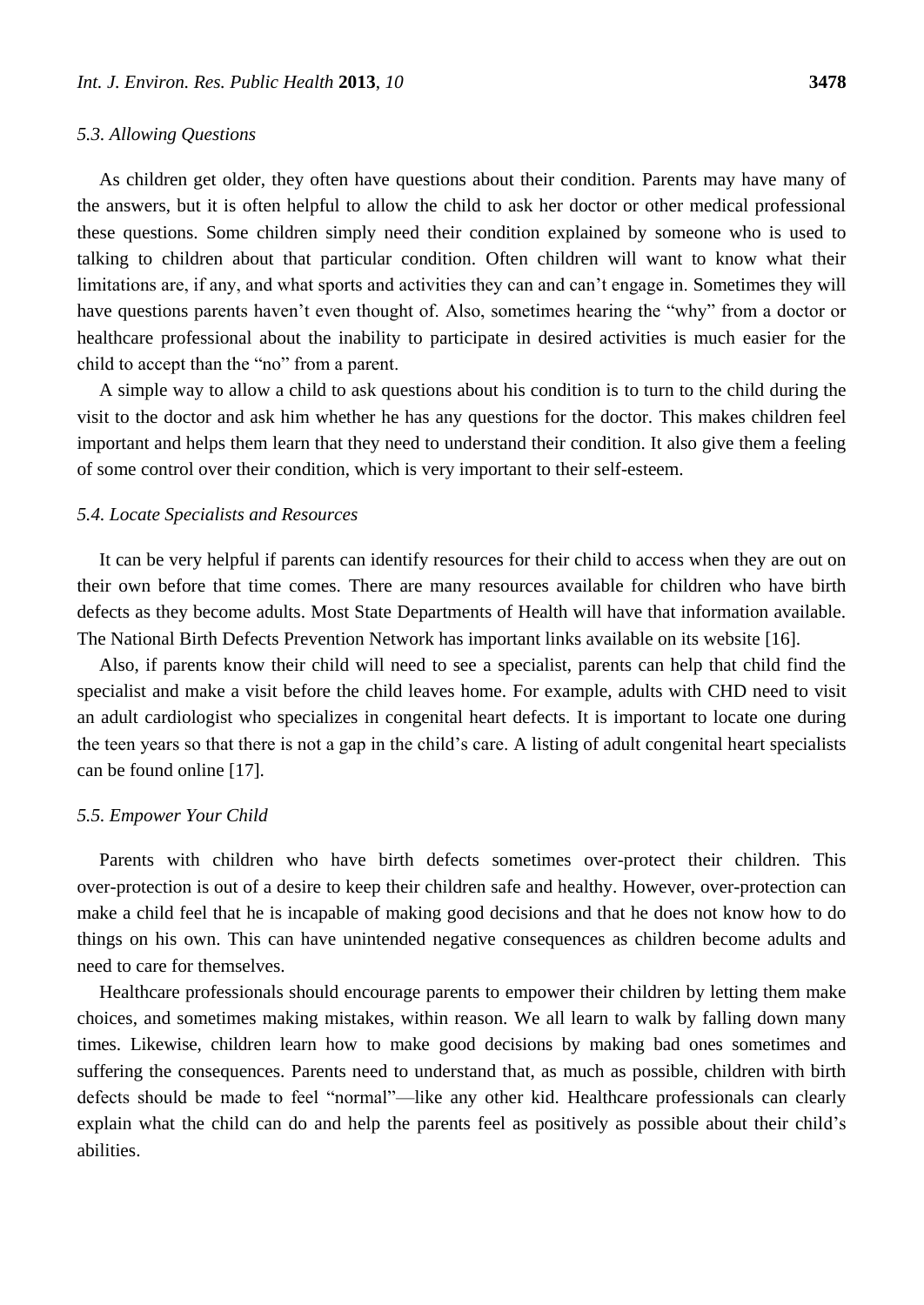Research is needed throughout the life span (*i.e.*, before conception for primary prevention and thereafter for efforts to improve the health of children with birth defects). Table 1 depicts the themes presented and the necessary tasks to help improve the lives of children born with birth defects and their families. To gain a better understanding of the transition process in the United States, it would be beneficial to understand how many children who need to see a specialist as adults are lost to care and by what age. It would also be helpful to assess a child's level of understanding of his or her condition when the child reaches adulthood. Finally, a study could be done on parental behavior that determines what the most appropriate method would be to create a high perceived quality of life for children with birth defects as they reach adulthood.

| <b>THEME</b>    | <b>ISSUE</b>   | (FUTURE) NEED                                                                                |
|-----------------|----------------|----------------------------------------------------------------------------------------------|
| Communicating,  | Diagnosis      | Survey parents on preferred communication techniques; train physicians on methods of         |
| Coping and      |                | effective communication to parents based on results                                          |
| <b>Adapting</b> |                | Provide information to parents during prenatal or postnatal diagnosis with compassion and    |
|                 |                | include referral to appropriate services or support groups                                   |
|                 | Support        | Increased collaboration between medical providers and patient support/advocacy groups        |
|                 |                | Encourage practitioners to refer patients to support groups as part of standard procedure    |
|                 | Information    | Research best methods for information dissemination to parents                               |
|                 |                | Empower parent and advocacy groups to contribute to research                                 |
|                 |                | Means to connect parents, patients, and healthcare professionals for more effective advocacy |
|                 | Resources      | Develop reliable resources for parents, particularly web-based resources for instant access  |
|                 |                | Increased access to support devices, technologies, and therapies needed                      |
|                 |                | Creation of a national 800# for parents to call in for information, support, and referrals   |
| Quality of Care | Clinician      | Ensure open communication amongst clinicians regarding the most up-to-date research          |
|                 | Knowledge      | studies                                                                                      |
|                 |                | Creation of multi-disciplinary clinics                                                       |
|                 | Consistency of | Find a way to standardize quality of care nationwide                                         |
|                 | care           | Consistent follow up with affected families                                                  |
|                 | Understand     | Additional research on occurrence and prevention                                             |
|                 | co-morbidities |                                                                                              |
| Quality of Life | Prenatal       | Increased understanding of ways to improve parental coping mechanisms                        |
|                 | Postnatal      | Studies on prevalence and treatment of sensory disorders and behavioral issues               |
|                 |                | Develop effective therapies to help diminish these behaviors                                 |
|                 | Financial      | Determine comprehensive cost of care burdens on families including non-medical and mental    |
|                 |                | health costs                                                                                 |
|                 | Social         | Assess social issues and stigmas associated with birth defects and how to minimize negative  |
|                 |                | impact                                                                                       |
|                 | Parenting      | Assess benefits of peer-to-peer support for families                                         |
|                 |                | Encourage social/emotional/psychological support of families in conjunction with social      |
|                 |                | workers or other support staff                                                               |
|                 | Resiliency     | Determine factors that improve resiliency of parents and the child                           |
|                 |                | Start dialogues within the community that normalizes the needs and experiences of children   |
|                 |                | with birth defects                                                                           |
|                 |                |                                                                                              |

**Table 1.** Common themes among parents of children with different types of birth defects.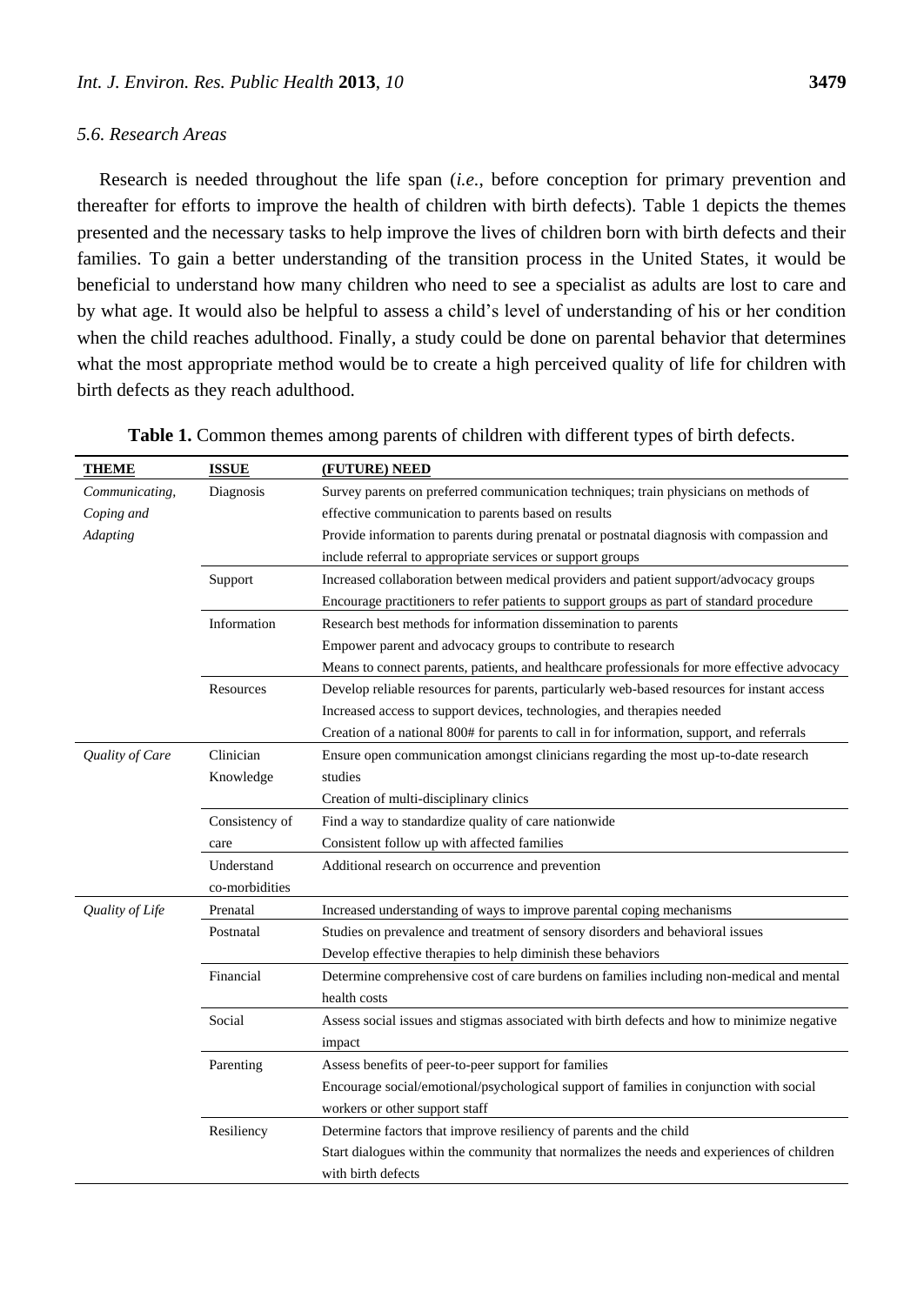| <b>THEME</b> | <b>ISSUE</b>    | (FUTURE) NEED                                                                                    |
|--------------|-----------------|--------------------------------------------------------------------------------------------------|
| Transition   | Parent Training | More resources available on raising a child with birth defects post-early childhood              |
|              |                 | Provide access to care trainings through local special needs or disability agencies, hospitals,  |
|              |                 | or community care providers                                                                      |
|              | Physician       | Increased education for specialists on appropriate lifelong care for children with birth defects |
|              | Training        | Studies on loss of care of children as they reach adulthood                                      |
|              | Empower         | Educate parents, caregivers, and clinicians on the importance of open discussion while           |
|              | Children        | allowing the child to ask questions and have input on decisions                                  |
|              |                 | Study of parental behavior and its impact on children seeking appropriate care as adults         |
|              |                 | Ensure that insurance companies will pay for therapies and other needed intervention             |
|              |                 | intended to maximize child's potential                                                           |

**Table 1.** *Cont.*

# **6. Conclusions**

Birth defects are common, costly and critical. They impact the quality of life of the whole family, often in negative ways. For the vast majority of birth defects we do not know why they occur. More research is needed. We want to increase the likelihood that all babies are born without birth defects and prevention of secondary issues and co-morbidities. For those that we cannot prevent, we urge you to help us make a difference in their lives. This takes a collective effort to educate the general public, policy makers, and all health care providers. It takes work on communication by healthcare professionals so that parents understand their child's birth defect, necessary medical care, how to find current and relevant information. Parents need to have access to services, including support groups that can help them care for their child, in addition to benefitting the entire family. It also takes a commitment by Congressional leaders at the federal level as well as the state level to support the necessary research. We hope this article provides a beneficial insight into our experiences.

#### **Acknowledgements**

We would like to thank those who help us with the NBDPN Parent Advisory Group on an ongoing basis, Marcia Feldkamp, Cara Mai, Samara Viner-Brown, Jane Correia, Amy Nance, Kathryn Shea and Melanie Lockhart. These kind people help us create awareness and advocate for parents everywhere so that we can make a difference for families with children who have birth defects.

## **Conflicts of Interest**

The authors declare no conflicts of interest.

# **References**

- 1. Centers for Disease and Prevention. Facts about Birth Defects. Available online: http://www.cdc.gov/ncbddd/birthdefects/facts.html (accessed on 30 April 2013).
- 2. Stone, M.B.; Botto, L.D.; Feldkamp, M.L.; Smith, K.R.; Roling, L.; Yamashiro, D.; Alder, S.C. Improving quality of life of children with oral clefts. *J. Craniofacial Surg.* **2010**, *21*, 1359–1361.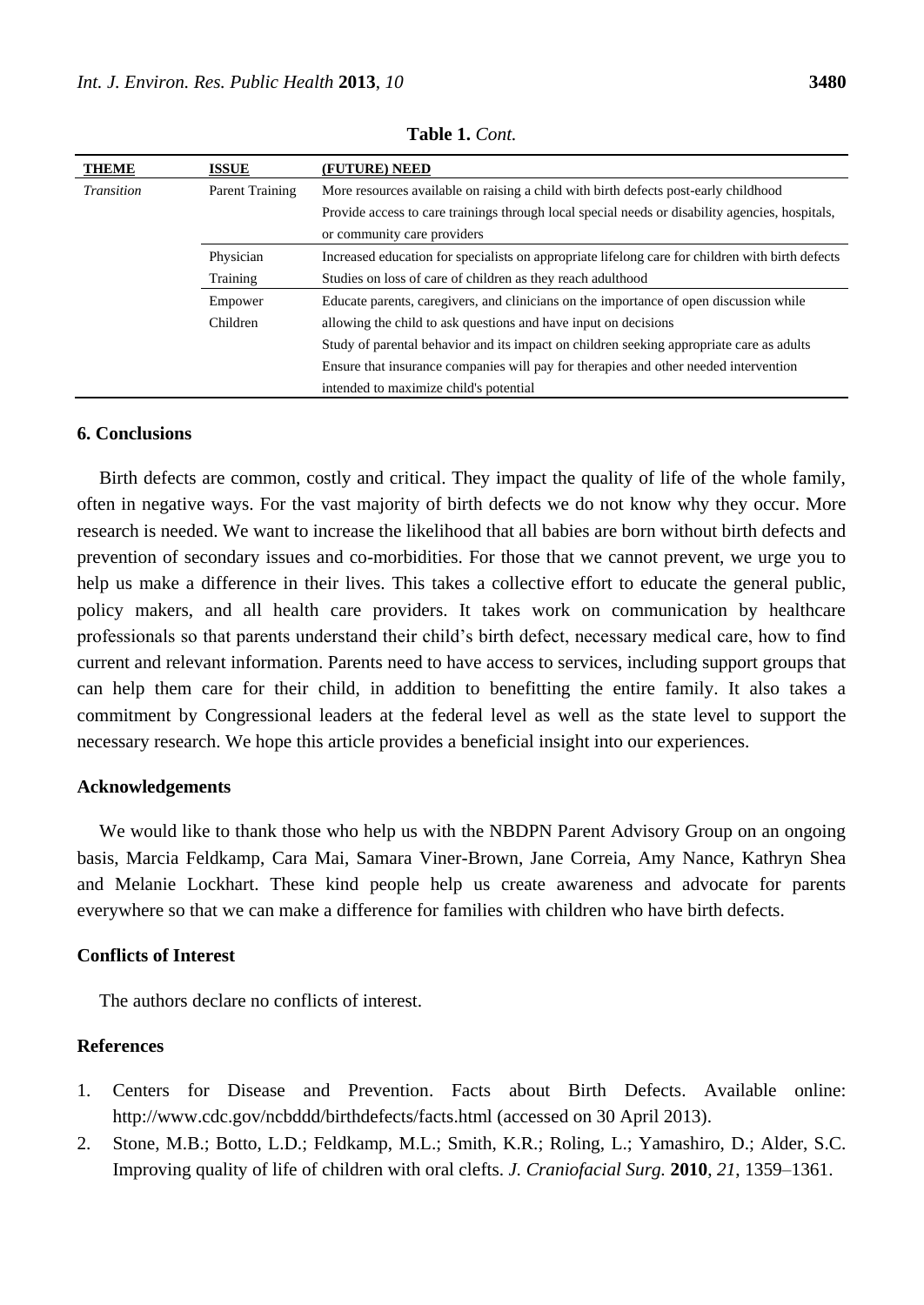- 3. Mathiesen, A.M.; Frost, C.J.; Dent, K.M.; Feldkamp, M.L. Parental needs among children with birth defects: Defining a parent-to-parent support network. *J. Genet. Couns.* **2012**, *21*, 869–870.
- 4. Brosig, C.L.; Frisbee, S.J.; Frommelt, F.A.; Leuthner, S.R.; Whitstone, B.N. Psychological distress in parents of children with severe congenital heart disease: The impact of prenatal versus postnatal diagnosis. *J. Perinatol.* **2007**, *27*, 687–692.
- 5. Grosse, S.D.; Flores, A.L.; Ouyang, L.; Robbins, J.M.; Tilford, J. Impact of spina bifida on parental caregivers: Findings from a survey of arkansas families*. J. Child Fam. Stud.* **2009**, *18*, 574–581.
- 6. Price, M.S. Divorce issues and the special needs child. *J. Fam. Law* **2011**, *25*, 28–36.
- 7. Awkerman, N.G.; Macias, M.; Morgan, L.; Saylor, C.F.; Wolfeiler, M. Exposure to potentially traumatic life events in children with special needs. *Child Psychiatry Hum. Dev.* **2009**, *40*, 451–465.
- 8. Begley, C.M.; Glavan, E.; Lalor, J.G. A grounded theory study of information preference and coping styles following antenatal diagnosis of foetal abnormality. *J. Adv. Nurs.* **2008**, *64*, 185–194.
- 9. Shilling, V.; Morris, C.; Thompson-Coon, J.; Ukoumunne, O.; Rogers, M.; Logan, S. Peer support for parents of children with chronic disabling conditions: a systematic review of quantitative and qualitative studies. *Dev. Med. Child Neurol.* **2013**, *602,* 602–609.
- 10. Kirpalani, H.M.; Parkin, P.C.; Willan, A.R.; Fehlings, D.L.; Rosenbaum, P.L.; King, D.; van Nie, A.J. Quality of life in spina bifida: Importance of parental hope. *Arch. Dis. Child* **2000**, *83*, 293–297.
- 11. Kaye, C.I. *Reducing Cultural Barriers to the Provision of Genetic Services in South Texas, Final Report*; University of Texas Health Science Center at San Antonio: San Antonio, TX, USA, 2003.
- 12. Cassell, C.H.; Mendez, D.D.; Strauss, R.P. Maternal perspectives: Qualitative responses about perceived barriers to care among children with orofacial clefts in North Carolina. *Palate–Craniofacial J.* **2012**, *49*, 265–268.
- 13. Yoon, P.W.; [Rasmussen,](http://www.ncbi.nlm.nih.gov/pubmed/?term=Rasmussen%20SA%5Bauth%5D) S.A.; [Lynberg,](http://www.ncbi.nlm.nih.gov/pubmed/?term=Lynberg%20MC%5Bauth%5D) M.C.; [Moore,](http://www.ncbi.nlm.nih.gov/pubmed/?term=Moore%20CA%5Bauth%5D) C.A.; [Anderka,](http://www.ncbi.nlm.nih.gov/pubmed/?term=Anderka%20M%5Bauth%5D) M.; [Carmichael,](http://www.ncbi.nlm.nih.gov/pubmed/?term=Carmichael%20SL%5Bauth%5D) S.L.; [Costa,](http://www.ncbi.nlm.nih.gov/pubmed/?term=Costa%20P%5Bauth%5D) P.; [Druschel,](http://www.ncbi.nlm.nih.gov/pubmed/?term=Druschel%20C%5Bauth%5D) C.; [Hobbs,](http://www.ncbi.nlm.nih.gov/pubmed/?term=Hobbs%20CA%5Bauth%5D) C.A.; [Romitti,](http://www.ncbi.nlm.nih.gov/pubmed/?term=Romitti%20PA%5Bauth%5D) P.A.; [Langlois,](http://www.ncbi.nlm.nih.gov/pubmed/?term=Langlois%20PH%5Bauth%5D) P.H.; [Edmonds,](http://www.ncbi.nlm.nih.gov/pubmed/?term=Edmonds%20LD%5Bauth%5D) L.D. The [national](http://www.ncbi.nlm.nih.gov/pmc/articles/PMC1913684/)  [birth defects prevention study.](http://www.ncbi.nlm.nih.gov/pmc/articles/PMC1913684/) *Public Health Rep.* **2001**, *116 (Suppl 1)*, 32–40.
- 14. Centers for Disease Control. Recommendations for the use of folic acid to reduce the number of cases of spina bifida and other neural tube defects*. MMWR* **1992**, *41(RR-14)*, 001*.*
- 15. March of Dimes Peristats. Available online: http://www.marchofdimes.com/peristats/ Peristats.aspx (accessed on 30 April 2013).
- 16. National Birth Defects Prevention Network. Birth Defects PSA. Available online: http://www.nbdpn.org/pwg/psa\_downloads.php (accessed on 30 April, 2013).
- 17. ACHA Q and A: Quality of Life in Congenital Heart Disease. Available online: http://www.achaheart.org/Portals/0/pdf/Library%20Education/Quality%20of%20Life%20in%20C HD.pdf (accessed on 30 April 2013).
- 18. Building Personal Strength: Helping People Grow Stronger for the Challenges of Life and Work. Available online: http://www.buildingpersonalstrength.com/2011/08/parents-do-your-kids-needadversity-to.html (accessed on 29 March 2013).
- 19. Emotional Well-Being: The Benefits of Adversity. Available online: http://www.webmd.com/ balance/guide/emotional-wellbeing-benefits-of-adversity (accessed on 16 April 2013).